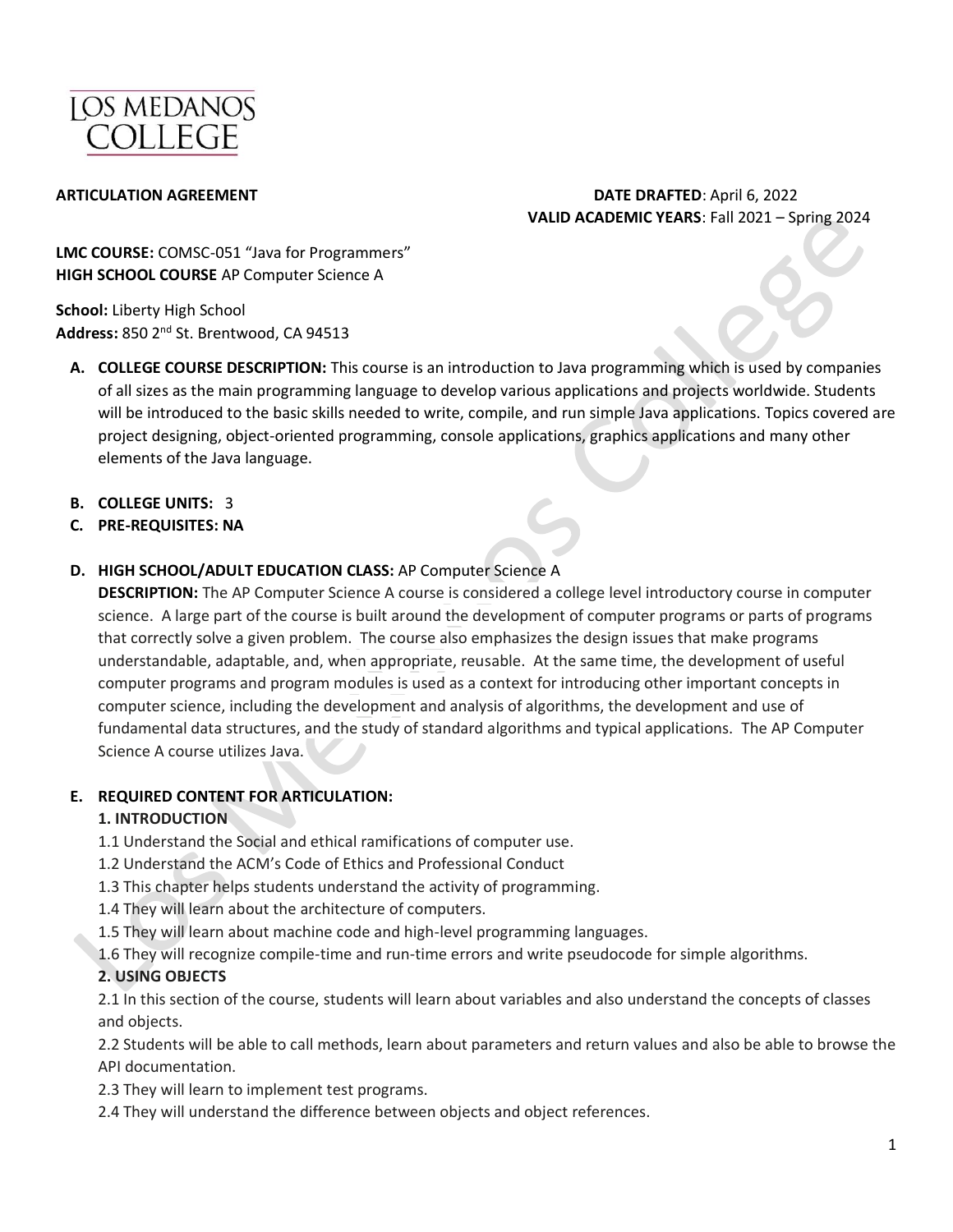#### **3. IMPLEMENTING CLASSES**

3.1 In this chapter, students will become familiar with the process of implementing classes.

3.2 They will understand software copyright laws, intellectual property, freeware, and shareware.

3.3 They will be able to implement simple methods.

3.4 They will understand the purpose and use of constructors.

3.5 They will understand how to access instance variables and local variables and to be able to write javadoc comments.

#### **4. FUNDEMENTAL DATA TYPES**

4.1 Students will understand integer and floating-point numbers and recognize the limitations of the numeric data types.

4.2 They will become aware of causes for overflow and roundoff errors.

4.3 They will understand the proper use of constants.

4.4 They will write arithmetic expressions in Java.

4.5 They will use the String type to manipulate character strings.

4.6 They will learn how to read program input and produce formatted output.

### **5. DECISIONS**

5.1 Students will be able to implement decisions using if statements.

5.2 They will effectively group statements into blocks.

5.3 The will learn how to compare integers, floating-point numbers, strings, and objects

5.4 They will correctly order decisions in multiple branches and nested branches

5.5 They will program conditions using Boolean operators and variables.

5.6 They will be able to design tests that cover all parts of a program.

#### **6. ITERATION**

6.1 Students will be able to program loops with the while and for statements

6.2 They will be able to avoid infinite loops and off-by-one errors

6.3 They will be able to use common loop algorithms.

6.4 They will understand nested loops, be able to implement simulations, and learn to use a debugger to locate errors in a running program.

### **7. ARRAYS AND ARRAY LISTS**

7.1 Students will become familiar with using arrays and array lists.

7.2 They will learn about wrapper classes, auto-boxing, and the enhanced for loop.

7.3 They will study common array algorithms and learn how to use two-dimensional arrays.

7.4 They will understand when to choose array lists and arrays in their programs.

7.5 They will learn to implement partially filled arrays and understand the concept of regression testing.

### **8. DESIGNING CLASSES**

8.1 Students will learn how to choose appropriate classes for a given problem.

8.2 They will understand the concepts of cohesion and coupling.

8.3 They will learn how to minimize the use of side effects.

8.4 They will understand the need for computer reliability and software redundancy in various computing environments.

8.5 They will document the responsibilities of methods and their callers with preconditions and postconditions.

8.6 They will understand static methods and variables.

8.7 They will understand the scope rules for local variable and instance variables.

8.8 They will learn about packages and also learn about unit testing frameworks.

#### **9. INTERFACES AND POLYMORPHISM**

9.1 Students will be able to declare and use interface types.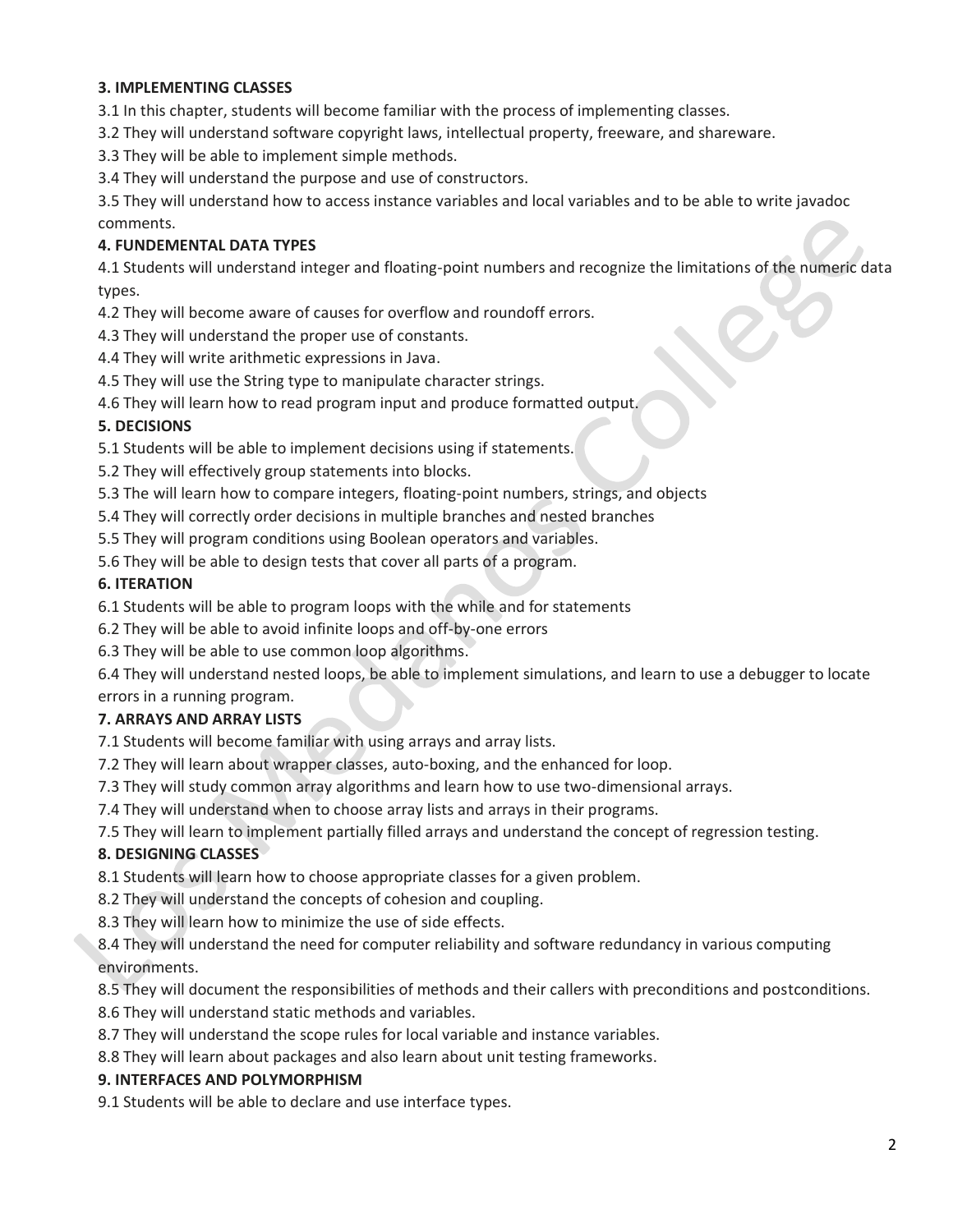- 9.2 They will understand the concept of polymorphism.
- 9.3 They will appreciate how interfaces can be used to decouple classes.
- 9.4 They will learn how to implement helper classes as inner classes.

9.5 They will implement event listeners in graphical applications.

### **10. INHERITANCE**

- 10.1 Students will learn about inheritance and how to inherit and override superclass methods.
- 10.2 They will be able to invoke superclass constructors.
- 10.3 They will learn about protected and package access control.
- 10.4 They will understand the common superclass Object and how to override its toString and equals methods.
- 10.5 They will learn how to use inheritance for customizing user interfaces.

### **11. I/O AND EXCEPTION HANDLING**

- 11.1 Students will be able to read and write text files.
- 11.2 They will learn how to throw and catch exceptions.
- 11.3 They will be able to design their own exception classes.
- 11.4 They will understand the difference between checked and unchecked exceptions.
- 11.5 They will know when and where to catch an exception.

#### **12. OBJECT ORIENTED DESIGN**

12.1 Students will learn about the software life cycle.

12.2 They will learn how to discover new classes and methods.

12.3 They will learn how to use CRC cards for class discovery.

- 12.4 They will be able to identify inheritance, aggregation, and dependency relationships between classes.
- 12.5 They will master the use of UML class diagrams to describe class relationships.

12.6 They will learn how to use object-oriented design to build complex programs.

#### **13. RECURSION**

13.1 Students will learn about the technique of recursion.

13.2 They will understand the relationship between recursion and iteration.

13.3 They will analyze problems that are much easier to solve by recursion than by iteration.

- 13.4 They will learn to "think recursively"
- 13.5 They will be able to use recursive helper methods.

13.6 They will understand when the use of recursion affects the efficiency of an algorithm.

### **14. SORTING AND SEARCHING**

14.1 Students will once again familiarize themselves with the Documents and materials addressing privacy issues, legal issues, and intellectual property

14.2 Students will study several sorting and searching algorithms.

14.3 They will appreciate that algorithms for the same task can differ widely in performance.

14.4 They will understand the big-Oh notation.

14.5 They will learn how to estimate and compare the performance of algorithms.

14.6 They will learn how to measure the running time of a program.

### **15. INTRODUCTION TO DATA STRUCTURES**

15.1 Students will learn how to use the linked lists provided in the standard library.

15.2 They will be able to use iterators to traverse linked lists and understand the implementation of linked lists.

- 15.3 They will distinguish between abstract and concrete data types.
- 15.4 They will know the efficiency of fundamental operations of lists and arrays.

15.5 They will become familiar with the stack and queue data types.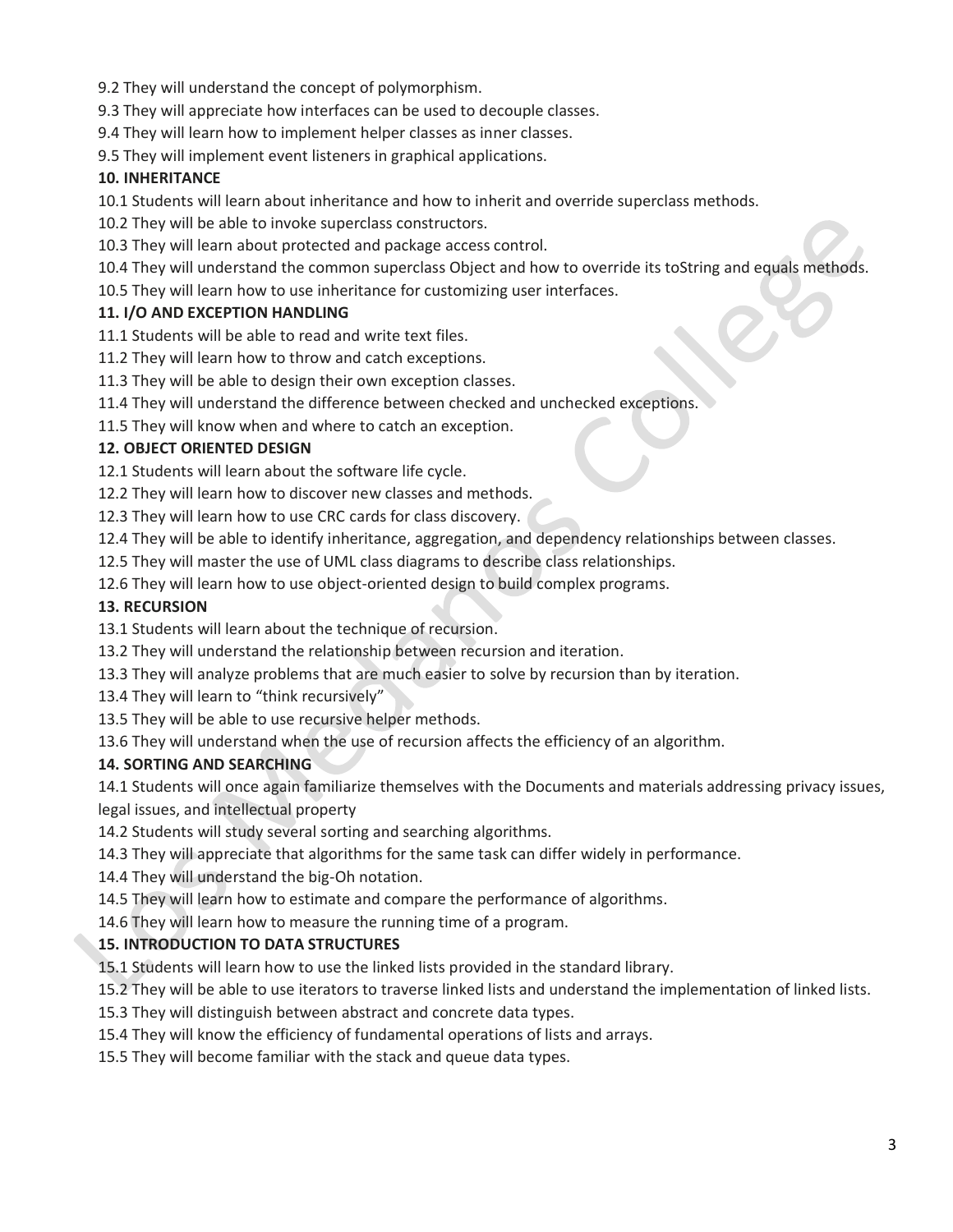#### **F. REQUIRED COMPETENCIES (PERFORMANCE OBJECTIVES) FOR ARTICULATION:**

1.Design and implement solutions to problems by writing, running, and debugging computer programs.

2.Use and implement commonly used algorithms and data structures.

3.Develop and select appropriate algorithms and data structures to solve problems.

4.Code fluently in an object-oriented paradigm using the programming language Java. Students are expected to be familiar with and be able to use standard Java library classes from the AP Java subset.

5.Read and understand a large program consisting of several classes and interacting objects.

6.Recognize the ethical and social implications of computer use.

#### **G. METHODS FOR END OF COURSE ASSESSMENT:**

Formative Work 50% (Including homework, programming projects, & exercises) Assessments 50% (Including quizzes, tests, midterm and final exams)

#### **H. TEXTBOOKS OR OTHER SUPPORTING MATERIALS**

CSAwsome Curriculum https://runestone.academy/ns/books/published/csawesome/index.html

#### **I. PROCEDURES AND/OR CRITERIA FOR COURSE ARTICULATION:**

*(All of the following must be met)*

- 1. Students **must apply** to Los Medanos College and register in **CATEMA** in order to receive credit recommendation by their high school teacher.
- 2. Students **must be recommended** for credit by their high/adult education schoolteacher in **CATEMA.** *Teachers recommend credit at their discretion.*
- 3. Students **must complete** the AP Computer Science A class at Liberty High School with an overall grade of "B" or better.

*High school/Adult Ed. teachers will enter this grade in CATEMA.*

- 4. Students **must earn** a "B" or better on the agreed upon college/high school final exam procedure. *High school/Adult Ed. teachers will enter this exam grade in CATEMA.*
- 5. Articulated college credit may only be recommended by the high school teacher and received by the student **within the academic year** in which it was earned.
- 6. Upon completion of the above, the student will receive on his/her LMC and CCCCD (California Community College District) transcript the units of credit for LMC's **COMSC-051** course.
- 7. College transcripts will reflect the **FINAL EXAM GRADE** earned and will be notated as \*Credit by Exam.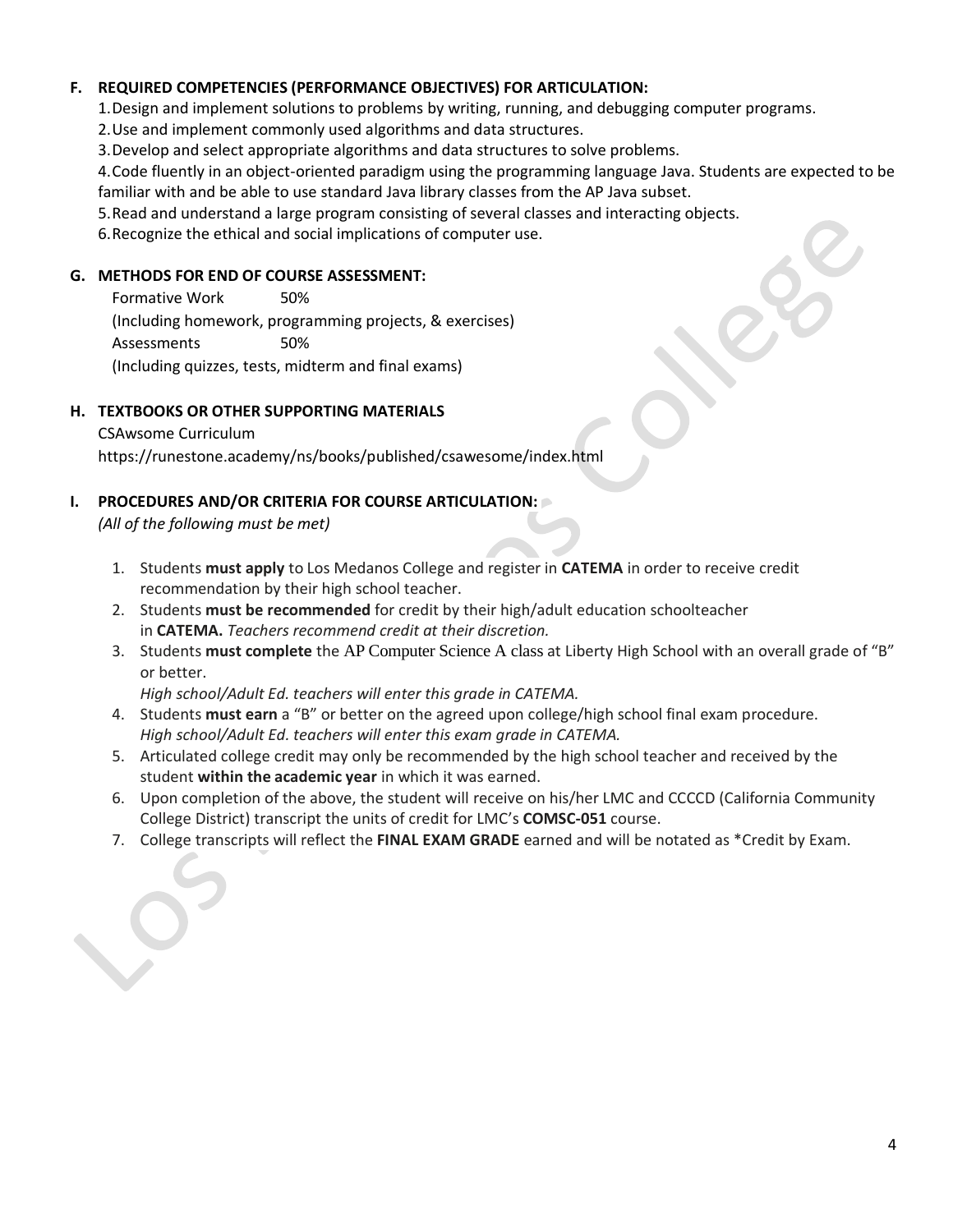#### **ARTICULATION AGREEMENT DATE DRAFTED**: April 6, 2022 **VALID ACADEMIC YEARS**: Fall 2021 – Spring 2024

**LMC COURSE:** COMSC-051 "Java for Programmers" **HIGH SCHOOL COURSE** AP Computer Science A

**School:** Liberty High School **Address:** 850 2nd St. Brentwood, CA 94513

### **COLLEGE SIGNATURES HIGH SCHOOL/ROP/DISTRICT SIGNATURES**

[\\_\\_\\_\\_\\_\\_\\_\\_\\_\\_\\_\\_\\_\\_\\_\\_\\_\\_\\_\\_\\_\\_\\_\\_\\_\\_\\_\\_\\_\\_\\_\\_\\_\\_\\_\\_\\_\\_\\_\\_\\_\\_\\_](https://lmck-12partnership.na2.echosign.com/verifier?tx=CBJCHBCAABAAroUj38wDProSt6gHX72ASCSRCvXlX80y)\_\_\_\_\_\_\_ Natalie Hannum (Apr 13, 2022 14:54 PDT) Natalie Hannum

Natalie Hannum Date LMC Vice President of Instruction

 $\overline{\mathcal{A}}$  ,  $\overline{\mathcal{A}}$  ,  $\overline{\mathcal{A}}$  ,  $\overline{\mathcal{A}}$  ,  $\overline{\mathcal{A}}$  ,  $\overline{\mathcal{A}}$  ,  $\overline{\mathcal{A}}$  ,  $\overline{\mathcal{A}}$  ,  $\overline{\mathcal{A}}$  ,  $\overline{\mathcal{A}}$  ,  $\overline{\mathcal{A}}$  ,  $\overline{\mathcal{A}}$  ,  $\overline{\mathcal{A}}$  ,  $\overline{\mathcal{A}}$  ,  $\overline{\mathcal{A}}$  ,  $\overline{\mathcal{A}}$ 

Dennis Franco **Date** LMC Interim Instructional Dean, Computer Science

attista (Apr 13, 2022 14:36 PDT [Louie Giambattista](https://lmck-12partnership.na2.echosign.com/verifier?tx=CBJCHBCAABAAroUj38wDProSt6gHX72ASCSRCvXlX80y)

Louie Giambattista **Date** LMC Computer Science Dept. Chair/Faculty

| <u>Efa Huckaby</u><br>Efa Huckaby (Apr 13, 2022 18:07 PDT)            |      |
|-----------------------------------------------------------------------|------|
| Efa Huckaby                                                           | Date |
| Principal, Liberty High School                                        |      |
| Erik Faulkner<br>Erik Faulkner (Apr 14, 2022 07:47 PDT)               |      |
| Erik Faulkner                                                         | Date |
| LUHSD Associate Superintendent Educational Services                   |      |
| Kenneth A Balderrama<br>Kenneth A Balderrama (Apr 14, 2022 04:51 PDT) |      |
| Kenneth Balderrama                                                    | Date |

Faculty, Liberty High School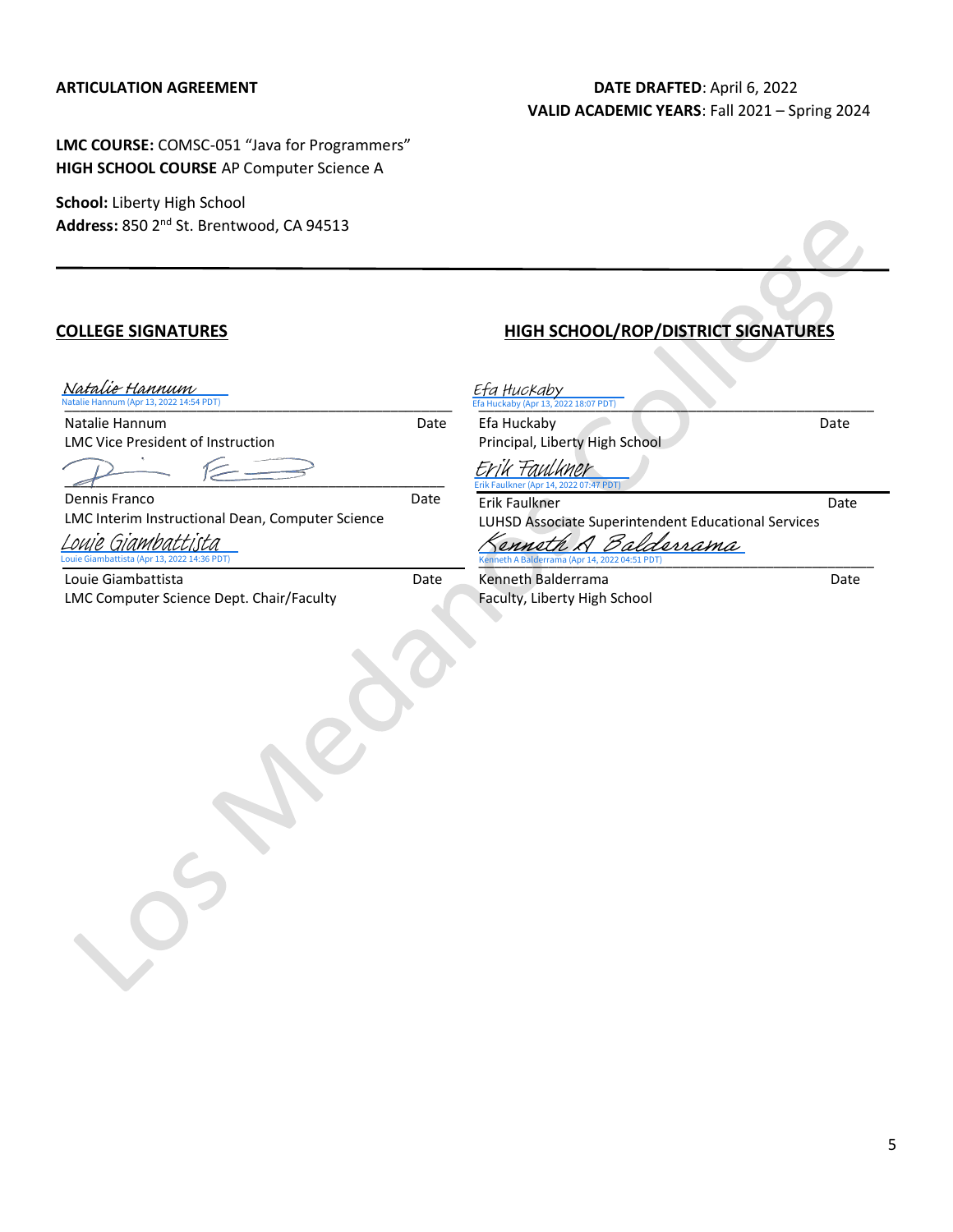# COMSC-051\_LHS\_ARTIC\_FA21-SP24

Final Audit Report 2022-04-14

| Created:        | 2022-04-12                                   |
|-----------------|----------------------------------------------|
| By:             | Colleen Grim (cgrim@losmedanos.edu)          |
| Status:         | Signed                                       |
| Transaction ID: | CBJCHBCAABAAroUj38wDProSt6gHX72ASCSRCvXIX80y |

## "COMSC-051\_LHS\_ARTIC\_FA21-SP24" History

- **D** Document created by Colleen Grim (cgrim@losmedanos.edu) 2022-04-12 - 4:24:57 PM GMT- IP address: 99.161.170.246
- Document emailed to Louie Giambattista (lgiambattista@losmedanos.edu) for signature 2022-04-12 - 4:38:46 PM GMT
- Email viewed by Louie Giambattista (Igiambattista@losmedanos.edu) 2022-04-12 - 5:02:20 PM GMT- IP address: 104.47.70.126
- $\mathcal{O}_0$  Document e-signed by Louie Giambattista (Igiambattista@losmedanos.edu) Signature Date: 2022-04-13 - 9:36:55 PM GMT - Time Source: server- IP address: 207.62.228.111
- **E**. Document emailed to Dennis Franco (dfranco@losmedanos.edu) for signature 2022-04-13 - 9:36:56 PM GMT
- **Email viewed by Dennis Franco (dfranco@losmedanos.edu)** 2022-04-13 - 9:46:17 PM GMT- IP address: 104.47.58.126
- $\mathscr{O}_0$  Document e-signed by Dennis Franco (dfranco@losmedanos.edu) Signature Date: 2022-04-13 - 9:47:02 PM GMT - Time Source: server- IP address: 24.4.87.84
- Document emailed to Natalie Hannum (nhannum@losmedanos.edu) for signature 2022-04-13 - 9:47:03 PM GMT
- **Email viewed by Natalie Hannum (nhannum@losmedanos.edu)** 2022-04-13 - 9:54:07 PM GMT- IP address: 104.47.55.126
- $\mathscr{O}_\blacksquare$  Document e-signed by Natalie Hannum (nhannum@losmedanos.edu) Signature Date: 2022-04-13 - 9:54:25 PM GMT - Time Source: server- IP address: 204.102.230.135
- $\mathbb{R}$  Document emailed to Efa Huckaby (huckabye@luhsd.net) for signature 2022-04-13 - 9:54:27 PM GMT

Powered by **JOS MEDANOS** Adobe **COLLEGE Acrobat Sign**